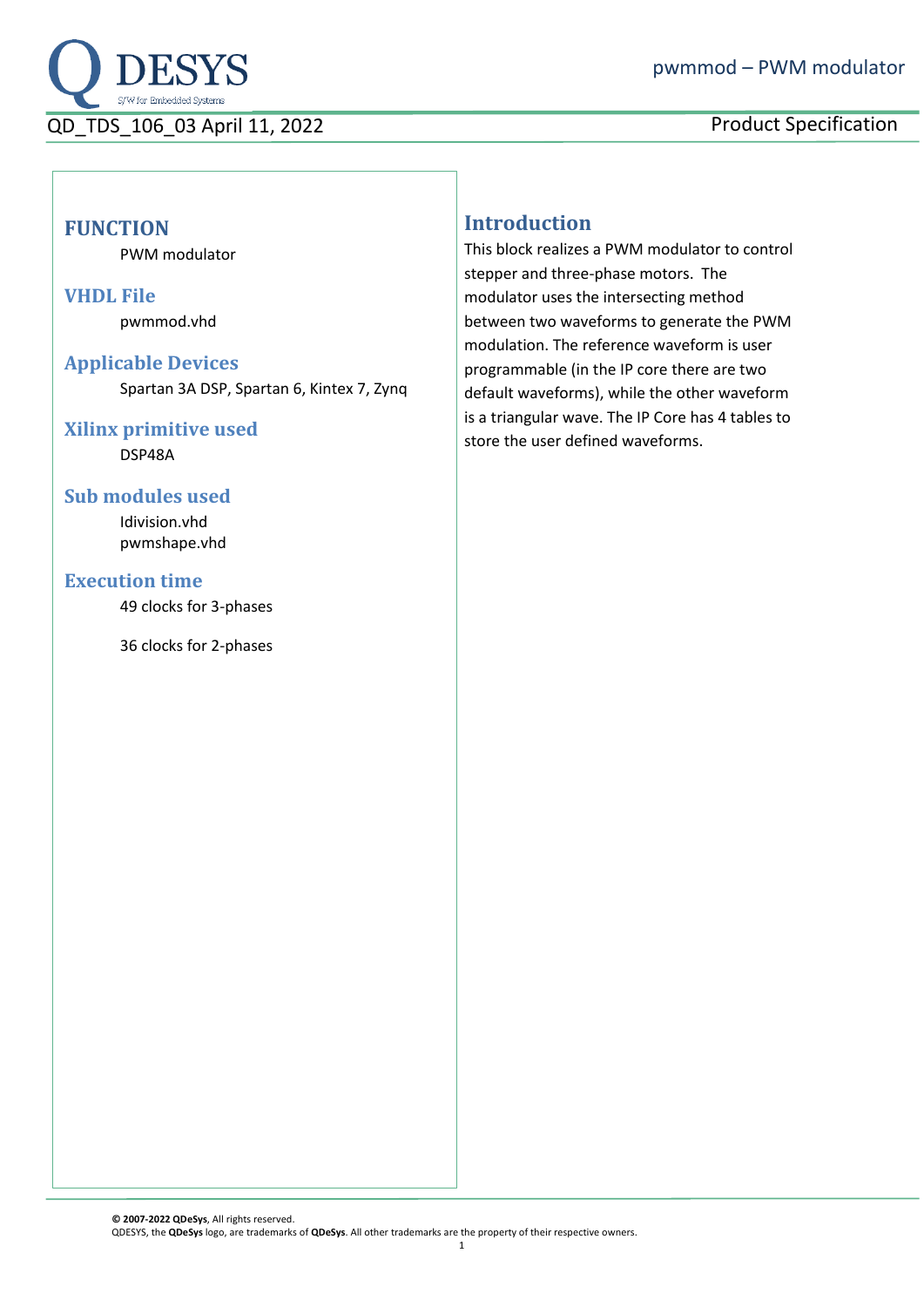

# **Detailed Description**

The IP Core implements a PWM (pulse width modulation) modulator that can drive three-phase motors or bipolar motors. The method used to generate the PWM is the intersecting method, which requires two waveforms; one is the reference waveform the other is the modulation waveform. The first can be a sine, cosine or any other waveform defined by the user and stored in a table, the second is a triangular wave generated by the IP Core with a frequency that depends on the clock and the *pwm\_presc[16:0]* parameter.

#### **PWM parameters**

The calculation of a new PWM waveform begins when the *start* signal is driven high for 1 clock cycle; the end of the calculation of the new modulation is signaled by the process when the *finish* signal is set high for 1 clock cycle. At this point the modulator generates a PWM using the new input parameters.

The *dc\_link[16:0]* UNSIGNED17 parameter is the motor power supply voltage value from the A/D. The unit weight depends on the A/D acquisition system.

The *table[1:0]* parameter selects a waveform between four waveforms that are stored in the DPR. These tables can be overwritten by the user. In the default configuration at the addresses 0x0 and 0x2 there is a cosine waveform (see [Figure 1\)](#page-1-0); at the addresses 0x1 and 0x3 there is a cosine waveform mixed with a harmonic so that a zero-signal-insertion modulation can be generated when using a three-phase motor (see [Figure 2\)](#page-2-0).

<span id="page-1-1"></span>

*Figure 1: Cosine waveform stored in the table at address 0<sup>1</sup>*

<span id="page-1-0"></span> $1$  The figure is only a quality representation of the table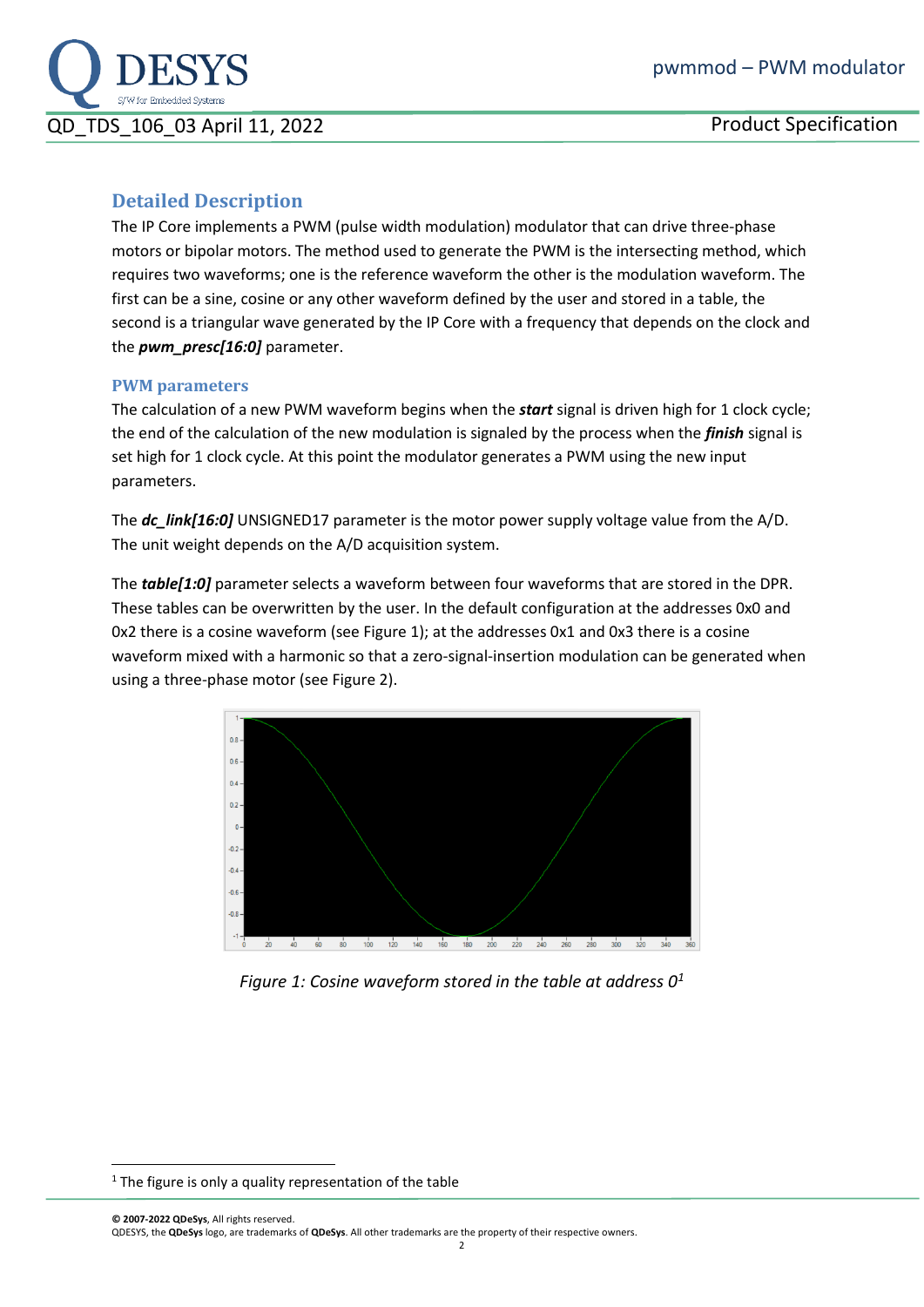



<span id="page-2-0"></span>Figure 2: cosine+3<sup>rd</sup> harmonic waveform stored in the table at addresses  $1^1$  $1^1$ 



*Figure 3 - Discontinuous mode DPWM3 is stored in the table at address 2*



*Figure 4 - Discontinuous mode DPWMin is stored in the table ad address 3*

The waveforms stored in tables 1,2 and 3 are space vectors so they emit about 15% more voltages than table 0 that is pure Cosine waveform.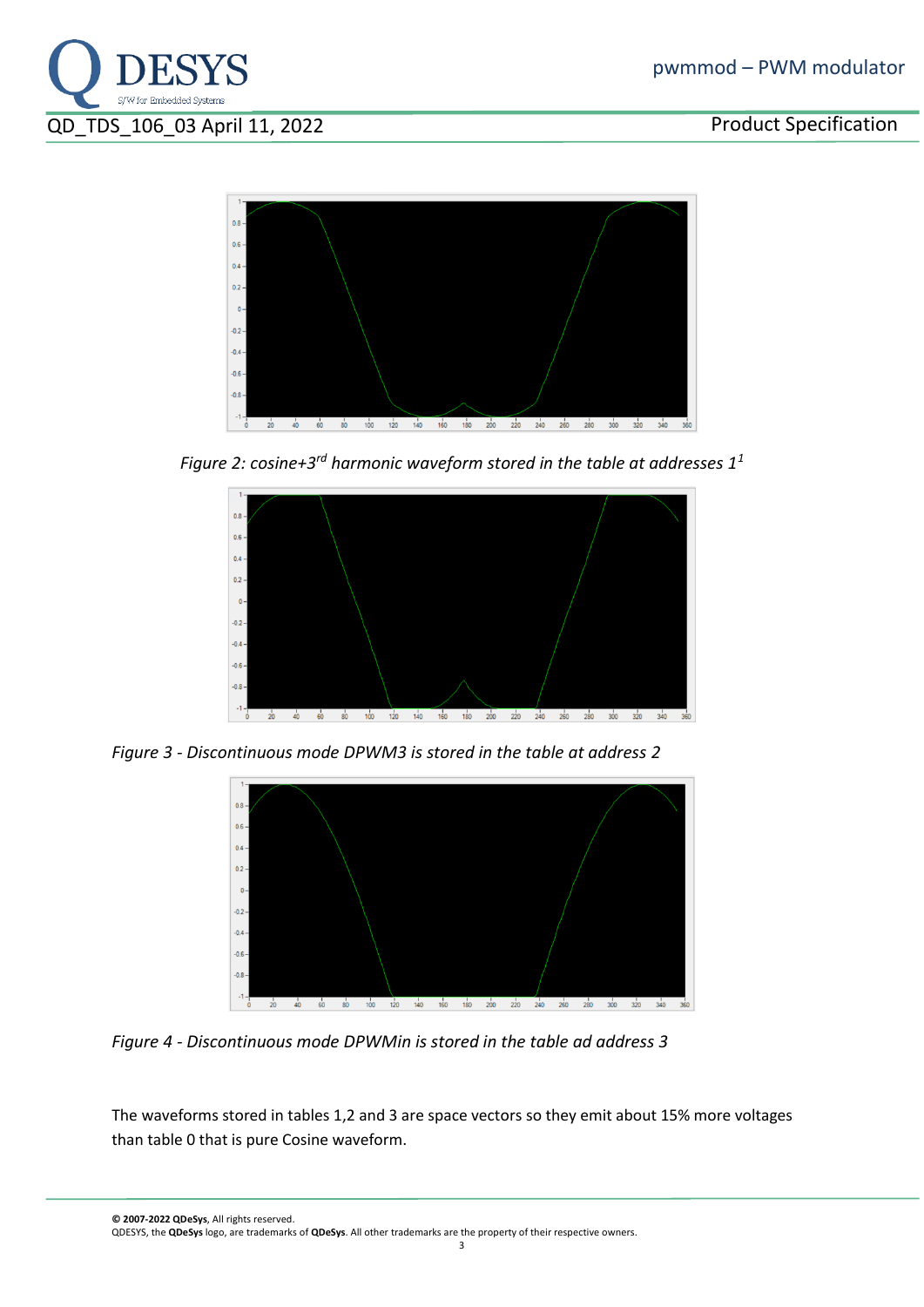

The tables 2 and 3 are both discontinuous. Comparing with continuous space vector they produce less switches to the gate units. The drawbacks is higher THD.

The *is3phases* input flag selects the type of motor to drive.

| <i>is3phase</i> value | Motor type        |
|-----------------------|-------------------|
|                       | stepper motor     |
|                       | three-phase motor |

*Table 1: motor type selection*

The *p3cdvx [2:0]* PWM output is the coil driver signal used for 3-phases motors. The p2cdv1[1:0]and p2cdv2[1:0] PWM output is the coil driver signal used for 2-phases bipolar stepper motors.

| Mode              | p3cdvx(0)                             | p3cdvx(1) | p3cdvx(2)      |
|-------------------|---------------------------------------|-----------|----------------|
| three-phase motor | Drive phase $1(A=0)$   Driver phase 2 |           | Driver phase 3 |
|                   | $Phi=0$                               | Phi=240   | Phi=120        |

*Table 2: drive of the coils 3-phase bldc/pmsm*

| Mode          | p2cdv1(0)            | p2cdv1(1)           | p2cdv2(0)            | p2cdv2(1)           |
|---------------|----------------------|---------------------|----------------------|---------------------|
| stepper motor | Drive-high of coil-A | Drive-low of coil-A | Drive-high of coil-B | Drive-low of coil-B |
|               | Phi <sup>2</sup> =0  | Phi=180             | Phi= $270$           | $Phi=90$            |

*Table 3: drive of the coils 2-phases bipolar stepper*

The *pwm\_presc[16:0]* UNSIGNED17 sets the PWM frequency (f<sub>PWM</sub>). The IP Core runs at the *clock* rate (f<sub>clock</sub> is the clock frequency), so the PWM frequency depends both from the **clock** and the PWM prescaler parameter. The value can be changed at any time.

> $f_{PWM} =$ f<sub>clock</sub>  $2 \cdot (pwm\_presc[16: 0] + 1)$

> > *Equation 1: PWM frequency*

$$
pwm\_presc[16:0] = \frac{f_{clock}}{2f_{PWM}} - 1
$$

# *Equation 2: calculation of pwm\_presc[16:0]*

Example:  $f_{clock} = 50MHz$ ,  $f_{pwm} = 20KHz$ , pwm\_presc[16:0] = 50,000,000/(2\*20,000)-1=1249

The output flag *pwm\_mdovf* indicates the modulator overflow ("1"=overflow).

<sup>&</sup>lt;sup>2</sup> The *phi* (phase offset) refers to input argument *angle*[24:0] that represents the stator reference angle.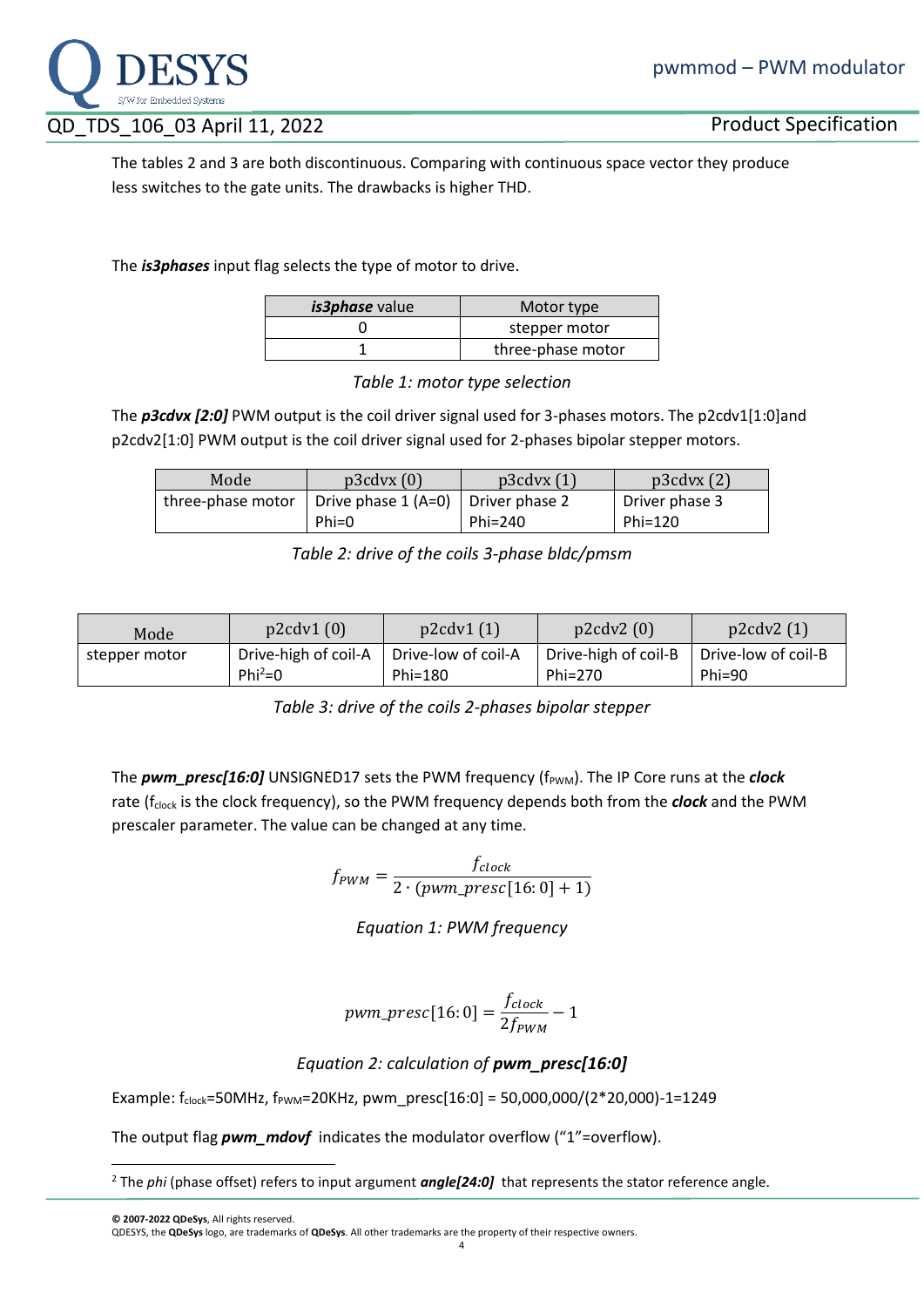

The *angle[24:0]* UNSIGNED25 input parameter sets the desired electrical output angle. To transform the parameter in degrees th[e Equation 3](#page-4-0) can be used.

$$
\theta^{\circ} = \frac{360}{2^{25}} \cdot angle[24:0]
$$

## *Equation 3: angle[24:0] to degrees transformation*

<span id="page-4-0"></span>The parameter *modulo[16:0]* UNSIGNED17 set the desired output module. This parameter is multiplied for the parameter *pwm\_kmod[31:0]* UNSIGNED32

The *pwm\_mdmax[16:0]* UNSIGNED17 argument limits the modulation value. If modulation value is greater than limit, the value is reduced to the specified limit and the *pwm\_mdovf* (modulation overflow indicator) is set to "1".

The *pwm\_mdval[16:0]* UNSIGNED17 output report the modulation value in the range 0..*pwm\_mdmax[16:0]* and *pwm\_presc[16:0]* is 100%.

> $pwm\_mdval[16: 0] =$ modulo[16: 0] ∙ pwm\_kmod[31: 0]  $dc\_link[16: 0] \cdot 2^{14}$

> > *Equation 4: pwm\_mdval[16:0] calculation*

The *pwm\_mhovf* output flag indicates an internal math overflow in a temporary variable.

The PWM value is defined by the following algorithm:

```
tmp = ((pwm kmod / dc link) modulo) * 211if tmp > pwm_mdmax then
       tmp = pwm mdmax;pwm mdovf = 1;else
       pwm_mdovf = 0;
end
pwm_mdval = tmp
```
## **Common mode offset in 3-phase mode**

The input signal *cmmofs* can be used to split residual for modulation index 50% to floor/ceil.

The adding of common mode increases the minimum output pulse width reducing stress to power stage. The feature works in 3-phase mode only and for modulation index less than 100%.

#### **Waveforms consideration and programming**

The waveform entries are normalized to UNSIGNED17 (range 0..131071) and in case of stepper motors (*is3phases*=0) the signed is used to drive the bipolar coil.

The PWM value is evaluated by: pwm\_value = (Pwm\_mdval \* waveform\_entry) / 131072. The resulting value does not exceed Pwm\_mdval.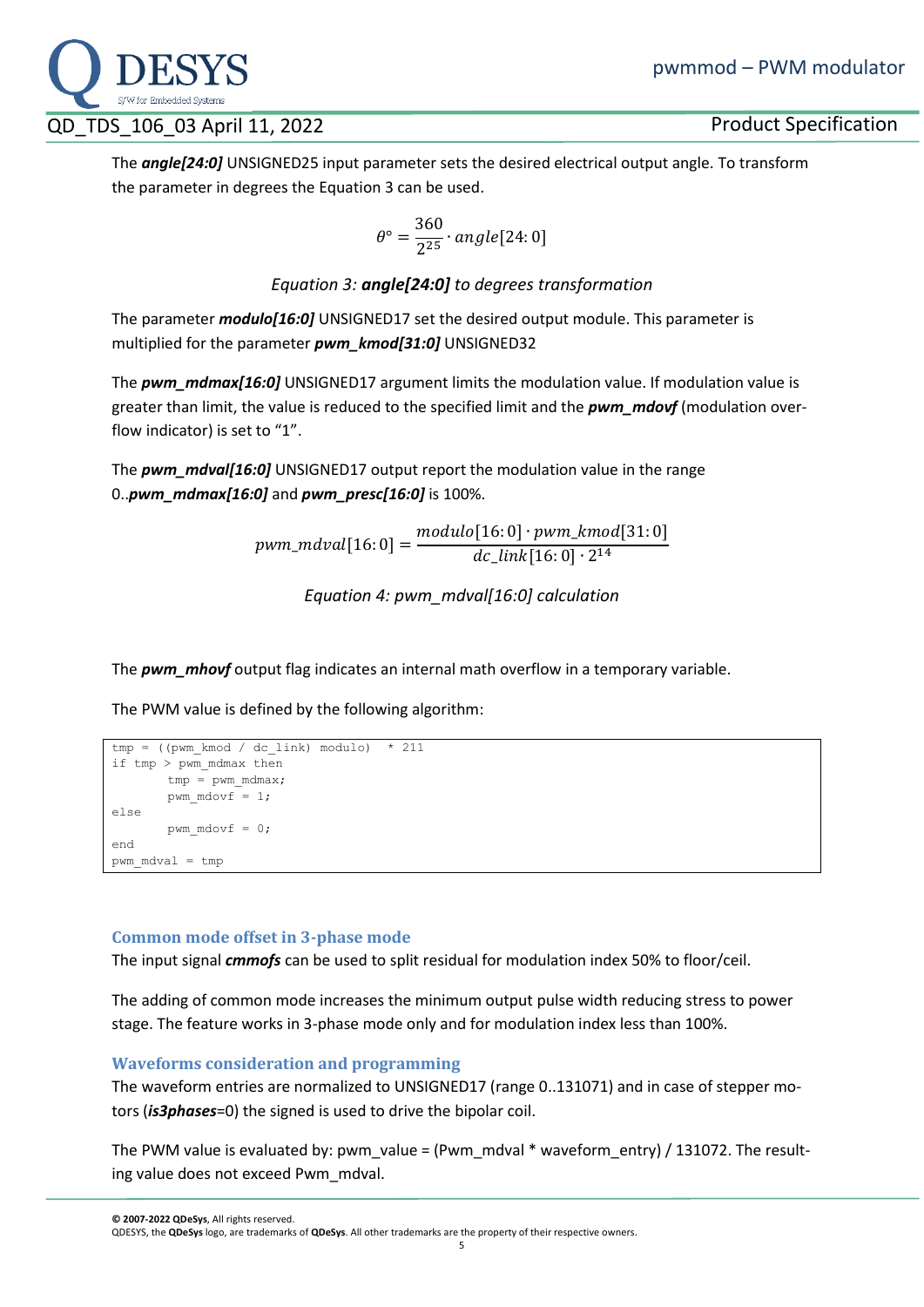

An internal (initialized) DPR memory is used to hold up to four modulator waveforms. One port of DPR is used (read-only) by PWM modulator to generate coil commands. The other port of DPR can be optionally connected to a Microblaze processor and overwrite the default waveforms on the fly.

The signals used to interface the modulator DPR to Microblaze are:

*Mem\_en*: access enable when '1'.

*Mem\_we*: write access when '1' else read access.

*Mem\_addr[9:0]*: UNSIGNED10 DPR address. The two MSB's refer the modulation table and the others eights LSB's refer to desired value.

*Mem\_din[17:0]* : SIGNED18 data input used on write cycle to overwrite DPR location. *Mem\_dout[17:0]* : SIGNED18 data output loaded with selected DPR location content.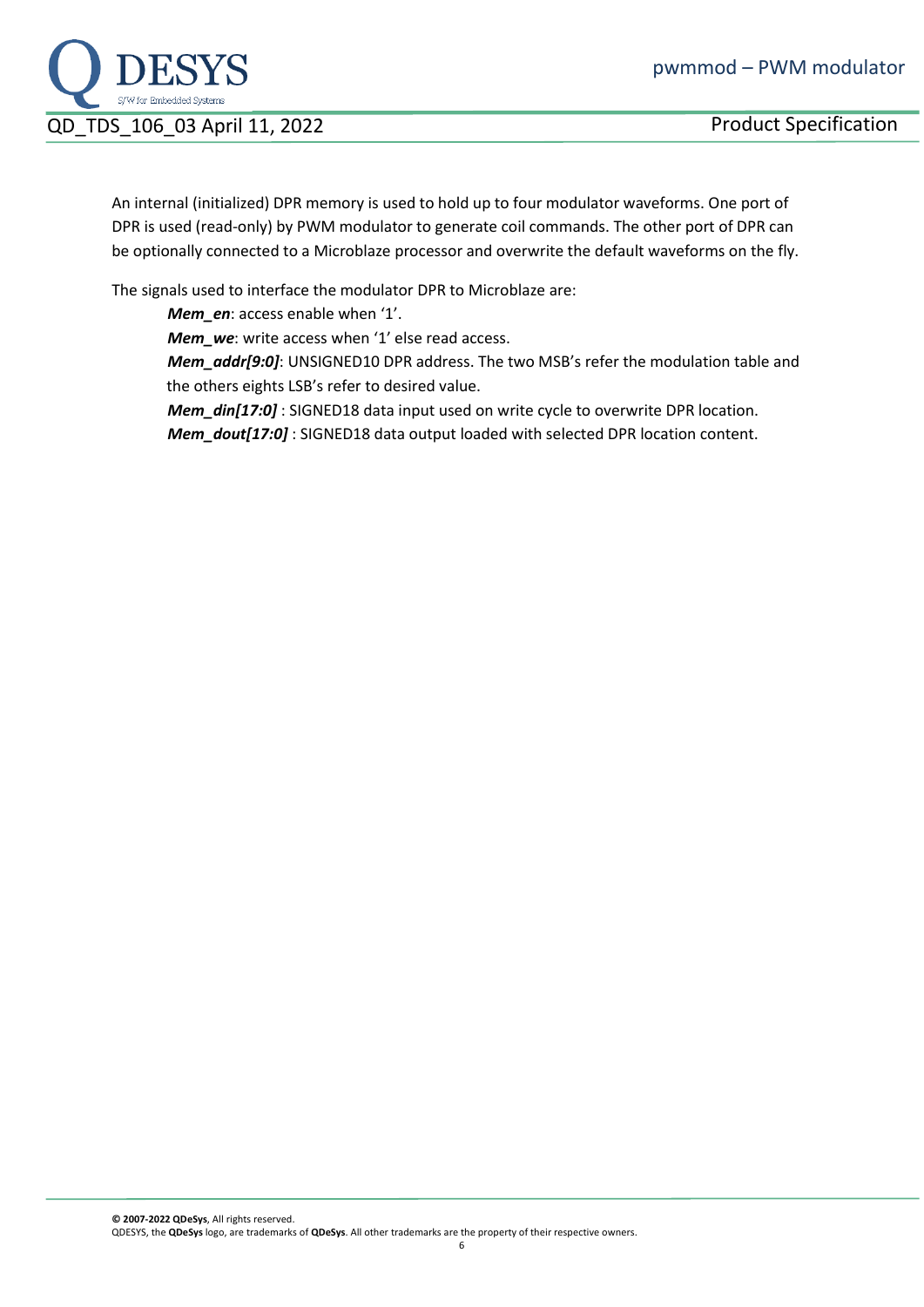# **PARAMETERS**

| Parameter   Type |        | <b>Values</b>                       | <b>Default</b> | <b>Description</b>      |
|------------------|--------|-------------------------------------|----------------|-------------------------|
| C FAMILY         | string | spartan3adsp<br>spartan6<br>kintex7 | spartan3adsp   | Xilinx FPGA Family name |

# **SIGNALS**

| Signal <sup>3</sup>           | 1/O                                     | <b>Description</b>                                                    |  |  |
|-------------------------------|-----------------------------------------|-----------------------------------------------------------------------|--|--|
| clock                         | IN                                      | Clock (rising edge).                                                  |  |  |
| reset                         | IN                                      | Reset. Active high.                                                   |  |  |
|                               | Dual port ram control interface signals |                                                                       |  |  |
| mem_en                        | IN                                      | Memory enable. Active high.                                           |  |  |
| mem_we                        | IN                                      | Memory write enable. Active high.                                     |  |  |
| mem_addr[9:0]                 | IN                                      | Memory address. Bit [9:8] select the modulation table; bit [7:0]      |  |  |
|                               |                                         | select the memory address inside the table.                           |  |  |
| mem_din[17:0]                 | IN                                      | Input data to write in the selected DPR memory address. SIGNED18.     |  |  |
| mem_dout[17:0]                | OUT                                     | DPR data output.                                                      |  |  |
|                               |                                         |                                                                       |  |  |
| PWM control parameters/ouputs |                                         |                                                                       |  |  |
| dc_link[16:0]                 | IN                                      | Motor power supply voltage from the A/D. UNSIGNED17.                  |  |  |
| pwm_kmod[31:0]                | IN                                      | Parameter used in the PWM duty cycle evaluation. UNSIGNED32.          |  |  |
| pwm presc[16:0]               | IN                                      | PWM prescaler setting. UNSIGNED17.                                    |  |  |
| pwm_mdmax[16:0]               | IN                                      | Max output modulation. UNSIGNED17.                                    |  |  |
| pwm_mdval[16:0]               | OUT                                     | PWM modulation value. Range is 0 to pwm_mdmax                         |  |  |
|                               |                                         | (prescaler=100%). UNSIGNED17.                                         |  |  |
| pwm_minpw[16:0]               | IN                                      | Minimum pulse width. 0=disable                                        |  |  |
| table[1:0]                    | IN                                      | Select one of the 4 waveforms stored in the DPRAM.                    |  |  |
| cmmofs                        | IN                                      | Common mode offset                                                    |  |  |
| is3phases                     | IN                                      | Select Bipolar motor (low='0') or tri-phases (high='1') motor.        |  |  |
| start                         | IN                                      | Start calculation. The pulse width must be of 1 clock. Active high.   |  |  |
| angle[24:0]                   | IN                                      | Input angle. UNSIGNED25                                               |  |  |
| modulo[16:0]                  | IN                                      | Input module. UNSIGNED17                                              |  |  |
| pwm mdovf                     | OUT                                     | Modulator overflow flag. Active high.                                 |  |  |
| finish                        | OUT                                     | End of calculation pulse. The pulse width is of 1 clock. Active high. |  |  |
| p3cdvx[2:0]                   | <b>OUT</b>                              | 3-phases output coil driver                                           |  |  |
| p3sync                        | OUT                                     | 3-phases output sync                                                  |  |  |
| p2cdv1[1:0]                   | OUT                                     | 2-phases coil-1 output driver                                         |  |  |
| p2cdv2[1:0]                   | <b>OUT</b>                              | 2-phases coil-2 output driver                                         |  |  |
| p2sync                        | OUT                                     | 2-phases output sync                                                  |  |  |

<sup>&</sup>lt;sup>3</sup> The width of the signals is the default value (the width of some signals is user defined).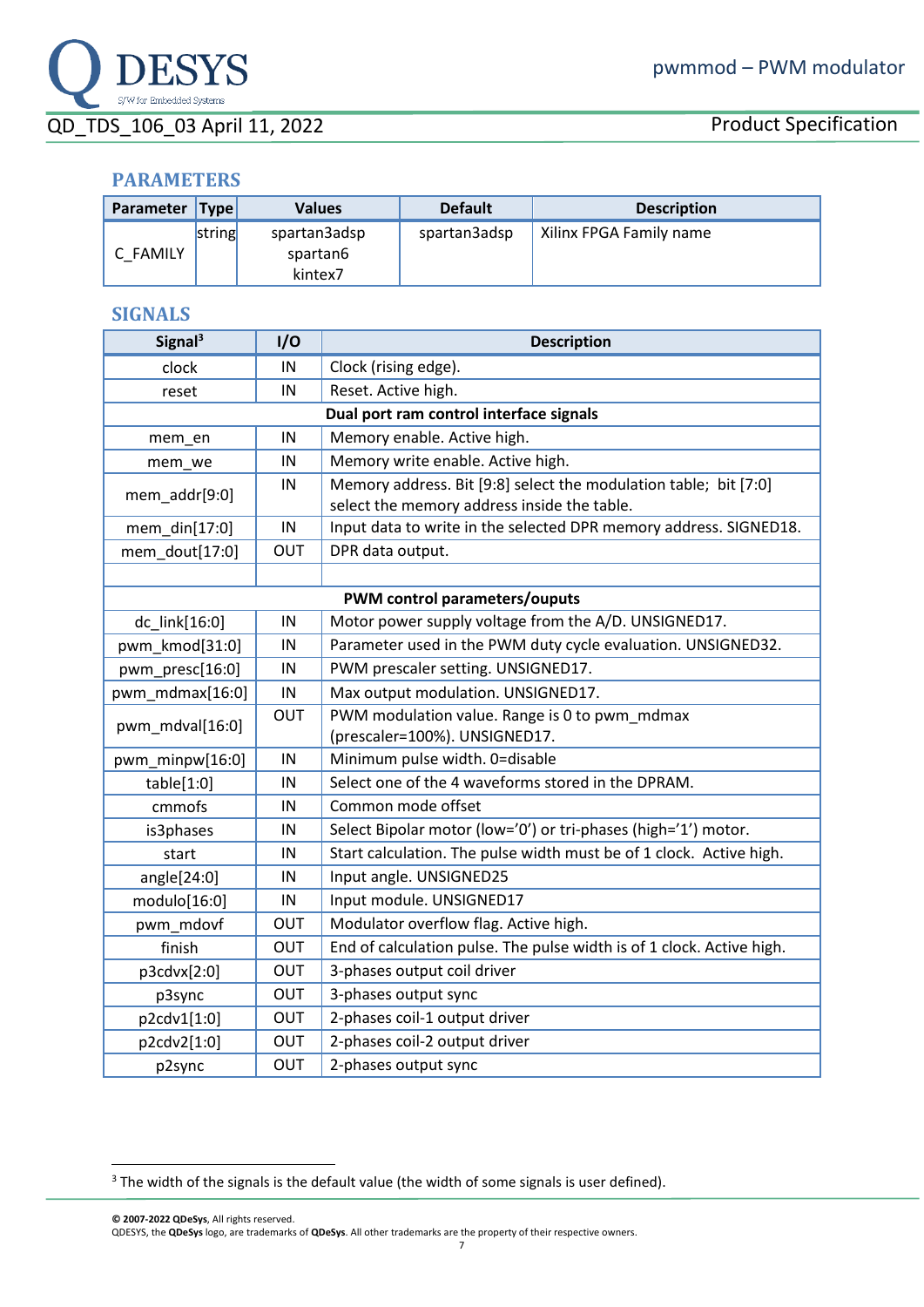

## **TIMING PERFORMANCE AND RESOURCE USAGE**

This section provides data on the timing performance and resource utilization of the core. Performance has been obtained on one representative device from the Spartan-3 Generation and Spartan 6 families of FPGAs. The following tables lists the devices used for characterization.

#### **Execution Time**

| output | input | clock cycles <sup>4</sup>      |
|--------|-------|--------------------------------|
| finish | start | 52 (3-phases)<br>39 (2-phases) |

<sup>4</sup> Unless otherwise noted.

**<sup>©</sup> 2007-2022 QDeSys**, All rights reserved. QDESYS, the **QDeSys** logo, are trademarks of **QDeSys**. All other trademarks are the property of their respective owners.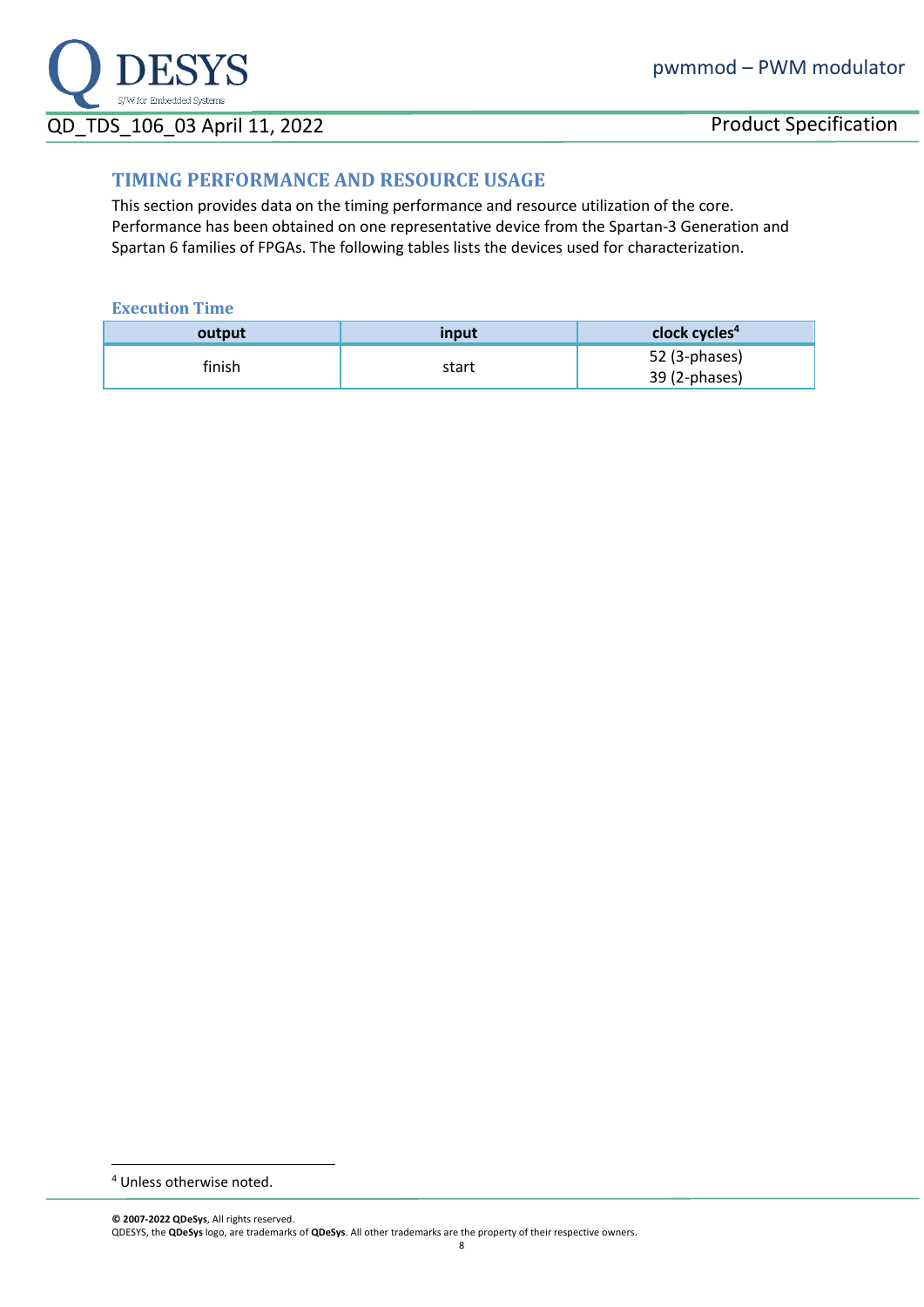

## **Reference Documents**

- 1. Xilinx LogiCORE IP DSP48 Macro V2.1 [ DS754 March 1, 2011 ]
- 2. Xilinx LogiCORE IP Block Memory Generator V6.1 [DS512 March 1, 2011]

## **Support**

QDESYS provides technical support for this LogiCORE product when used as described in the product documentation.

QDESYS cannot guarantee timing, functionality, or support of product if implemented in devices that are not defined in the documentation, if customized beyond that allowed in the product documentation, or if changes are made to any section of the design labeled DO NOT MODIFY.

## **Ordering Information**

For information on pricing and availability of QDESYS modules and software, please contact [info@qdesys.com](mailto:info@qdesys.com)

| <b>Date</b>    | <b>Version</b> | <b>Description</b>                         |
|----------------|----------------|--------------------------------------------|
| 17/08/2011     | 1.0            | Initial QDeSys release                     |
| 09/10/2011     | 1.1            | Fixed reference to Table 2. Fixed the      |
|                |                | pwm mdval formula.                         |
| 20/11/2011     | 1.2            | Extended signals width and removed         |
|                |                | configuration parameters. Removed          |
|                |                | pwm_dmod signal.                           |
| 23/12/2011     | 1.3            | Added parameters for FPGA family           |
| 12/05/2012     | 1.4            | Added Kintex 7 and Zyng support            |
| 10/07/2013     | 1.5            | Programming on the fly support             |
| 02/03/2015     | 1.6            | Separate outputs for 3-phases and 2-phases |
| 20/12/2017     | 1.7            | Common mode offset for 3-phase output,     |
|                |                | update module signal interface             |
| April 11, 2022 | 1.8            | Minimum Pulse Width, synchronization of    |
|                |                | programming parameters, add two            |
|                |                | discontinuous PWM modes.                   |

### **Revision History**

# **Disclaimer**

In disclosing the information contained in this document QDeSys assumes no obligation to correct any errors herein contained, or to advise you of any corrections or updates. QDeSys expressly disclaims any liability in connection with technical support or assistance that may be provided to you in connection with the information.

THE DOCUMENTATION IS DISCLOSED TO YOU "AS-IS" WITH NO WARRANTY OF ANY KIND. QDESYS MAKES NO OTHER WARRANTIES, WHETHER EXPRESS, IMPLIED, OR STATUTORY, REGARDING THE DOCUMENTATION, INCLUDING ANY WARRANTIES OF MERCHANTABILITY, FITNESS FOR A PARTICULAR PURPOSE, OR NONINFRINGEMENT OF THIRD-PARTY RIGHTS. IN NO EVENT WILL QDESYS BE LIABLE FOR ANY CONSEQUENTIAL, INDIRECT, EXEMPLARY, SPECIAL, OR INCIDENTAL